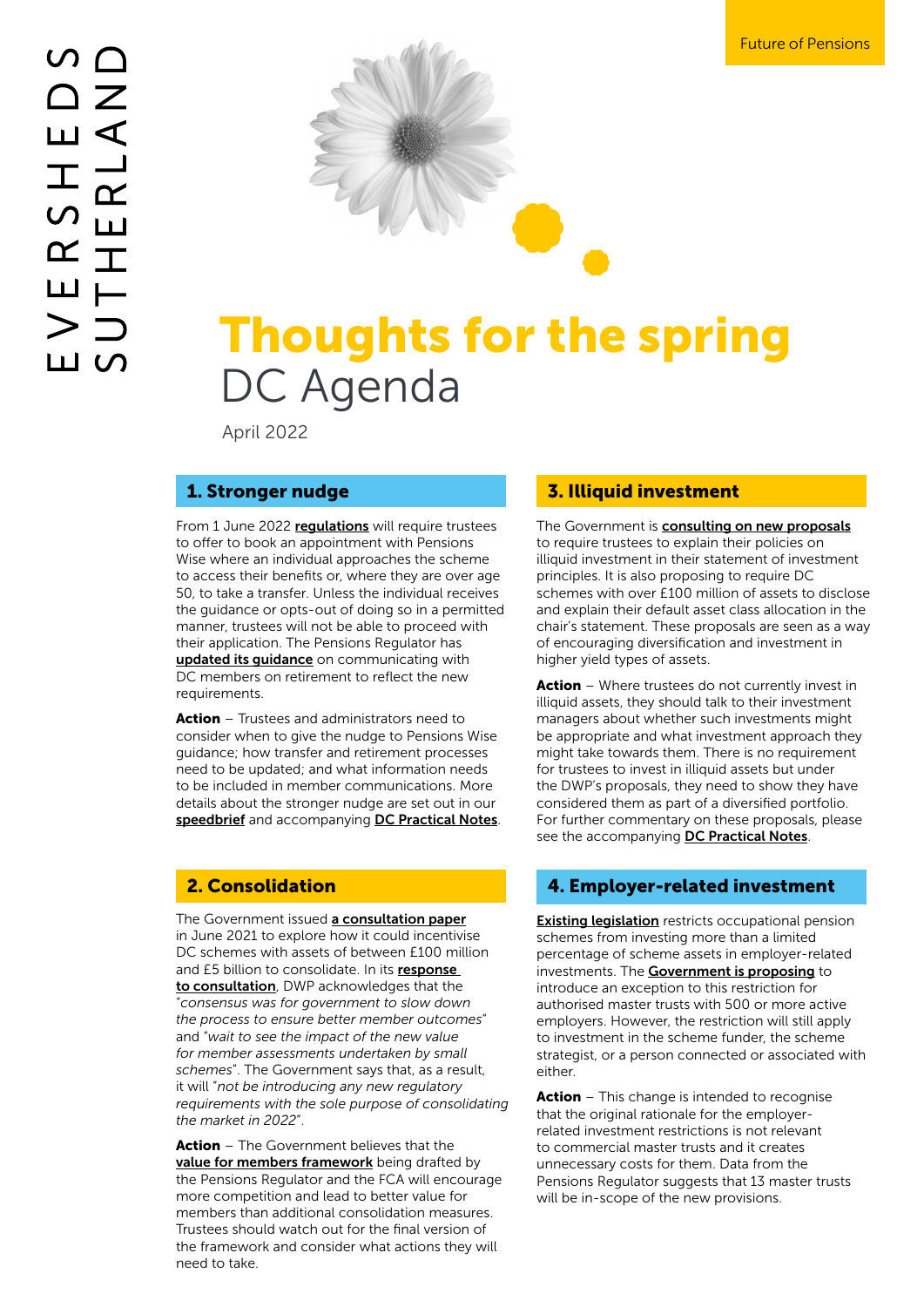### 5. Charge cap

From 6 April 2022, schemes operating a flat fee element to their charging structure cannot levy a flat fee on pots of £100 or less under [changes to legislation](https://www.legislation.gov.uk/uksi/2022/10/contents/made). In addition, the Government [consulted](https://assets.publishing.service.gov.uk/government/uploads/system/uploads/attachment_data/file/1037175/enabling-investment-in-productive-finance.pdf) last year on removing performance fees from the charge cap. There was a mixed response to the proposal and the **[Government says](https://www.gov.uk/government/consultations/facilitating-investment-in-illiquid-assets-by-defined-contribution-pension-schemes/facilitating-investment-in-illiquid-assets#chapter-1-consultation-response--exempting-performance-based-fees-from-the-regulatory-charge-cap)** that whilst it still intends to pursue the policy, it needs time to ensure that the issues identified on consultation are addressed. There will also be principles based guidance alongside any eventual regulations on performance fees.

Action – Trustees should be aware of the changes being made to the charge cap and, where combination charges and flat fees are used, consider whether any changes need to be made. Also, trustees should keep a watching brief over changes to the charge cap to incorporate performance fees. [Please see our autumn 2021 edition of](https://www.eversheds-sutherland.com/documents/services/Pensions/dc-practical-oct21.pdf)  [DC Practical Notes](https://www.eversheds-sutherland.com/documents/services/Pensions/dc-practical-oct21.pdf) for a summary of the issues relating to DC investment in private markets.

#### 6. Normal Minimum Pension Age

The [Finance Act 2022](https://www.legislation.gov.uk/ukpga/2022/3/section/10/enacted) will increase the minimum age at which most members can take pension benefits from 55 to 57 in April 2028. However, members who had an unqualified right to retire at 55 before 4 November 2021 may be able to retain a lower retirement age. The right will be protected on block and individual transfers, but in the case of an individual transfer, rights accrued in the receiving scheme will not benefit from the lower pension age.

Action - Trustees need to consider whether any members have a protected pension age, and if so, what information needs to be provided on a transfer-out. Where members do not have a protected pension age, trustees should think about when and how to communicate the change in normal minimum pension age. Trustees also need decide whether they are willing to provide protected pension ages where members transfer-in (this is not a statutory requirement) and whether to ring-fence transfer payments. For further commentary, please see our accompanying [DC Practical Notes](https://www.eversheds-sutherland.com/documents/services/Pensions/dc-practical-notes-April-22.pdf).

#### 7. Getting ready for dashboards

The Government has **[consulted](https://www.gov.uk/government/consultations/pensions-dashboards-consultation-on-the-draft-pensions-dashboards-regulations-2022/pensions-dashboards-consultation-on-the-draft-pensions-dashboards-regulations-2022)** on some of the detail in relation to the pensions dashboards, including the information that schemes will be expected to provide and when schemes will need to connect to the dashboards (beginning in June 2023). The Pensions Dashboard Programme has issued **[more information](https://www.pensionsdashboardsprogramme.org.uk/2022/01/31/dwp-consultation-regulations-pensions-dashboards-pdp-standards/)** on the detailed technical standards that schemes will need to comply with. In addition, [revisions](https://www.frc.org.uk/news/february-2022/frc-consults-on-proposed-changes-to-actuarial-stan) have been proposed to the standard methods and assumptions for calculating statutory money purchase illustrations (and which will form the basis of DC information on the pensions dashboards) to ensure greater consistency between providers.

Action – Trustees and administrators should identify their likely scheme staging date for the dashboards, consider what information they will need to provide and identify what other steps they need to take to be ready to connect to the dashboard eco-system. For more information on the dashboards, see our **[speedbrief](https://www.eversheds-sutherland.com/global/en/what/articles/index.page?ArticleID=en/Pensions/dashboard-compliance-a-dash-too-much)**.

#### 8. Fraud compensation fund

In order to fund potential claims from pension liberation schemes, **[new legislation](https://assets.publishing.service.gov.uk/government/uploads/system/uploads/attachment_data/file/1060160/statutory-instrument-occupational-pension-schemes-fraud-compensation-levy-amendment-regulations-2022.pdf)** changed the maximum levy that the fraud compensation fund can collect from 1 April 2022 to 65 pence per member for authorised master trusts and £1.80 per member (up from 75 pence) for other occupational pension schemes. [The PLSA says](https://www.plsa.co.uk/press-centre/news/article/plsa-disappointed-with-fraud-compensation-fund-levy-increase) that this could cost larger schemes in excess of £5 million in increased levy costs.

**Action** – Trustees should consider now how much any increased levy would be likely to be and how they would be able to pay it.

#### 9. Investment and natural capital

The Taskforce for Nature-Related Financial Disclosures has [launched a consultation](https://tnfd.global/tnfd-framework/) on a framework for governance and disclosure around nature-related risks and opportunities in investment. [In a recent article](https://www.gov.uk/government/speeches/how-your-pensions-can-help-tackle-climate-change), the Pensions Minister said "*pensions can play a crucial role in driving forward [the Government's] pledge to protect precious natural habitats and reduce emissions*" and welcomed the movement of the portfolios of a number of pension schemes "*away from activities that are driving deforestation*".

Action – Trustees and fund managers should be aware of the drive to incorporate the impact on nature into investment decision-making and consider the extent to which such issues constitute a financially material consideration that they should take into account. Please see our accompanying [DC Practical Notes](https://www.eversheds-sutherland.com/documents/services/Pensions/dc-practical-notes-April-22.pdf) for further detail.

#### 10. Collective money purchase (CDC) schemes

The DWP has issued [regulations](https://www.legislation.gov.uk/uksi/2022/255/contents/made) which set out the authorisation and supervisory regime for CDC schemes for connected employers coming into force on 1 August 2022. Further **[regulations will amend](https://www.legislation.gov.uk/uksi/2022/337/contents/made)** the existing pensions regime in a number of respects to accommodate CDC schemes, in particular to deal with new transfer and disclosure requirements. The Pensions Minister has [also said](https://www.gov.uk/government/news/more-savers-to-benefit-from-new-pension-provision) that the Government intends to consult "*on a package of prospective design principles and approaches to accommodate new types of CDC schemes*" later this year.

Action – Sponsors and providers should keep an eye on the CDC space. The Government clearly considers that CDC schemes have the potential to deliver meaningful benefits to members. Please see our accompanying [DC Practical Notes](https://www.eversheds-sutherland.com/documents/services/Pensions/dc-practical-notes-April-22.pdf) for commentary on the potential for master trusts to offer CDC in decumulation.